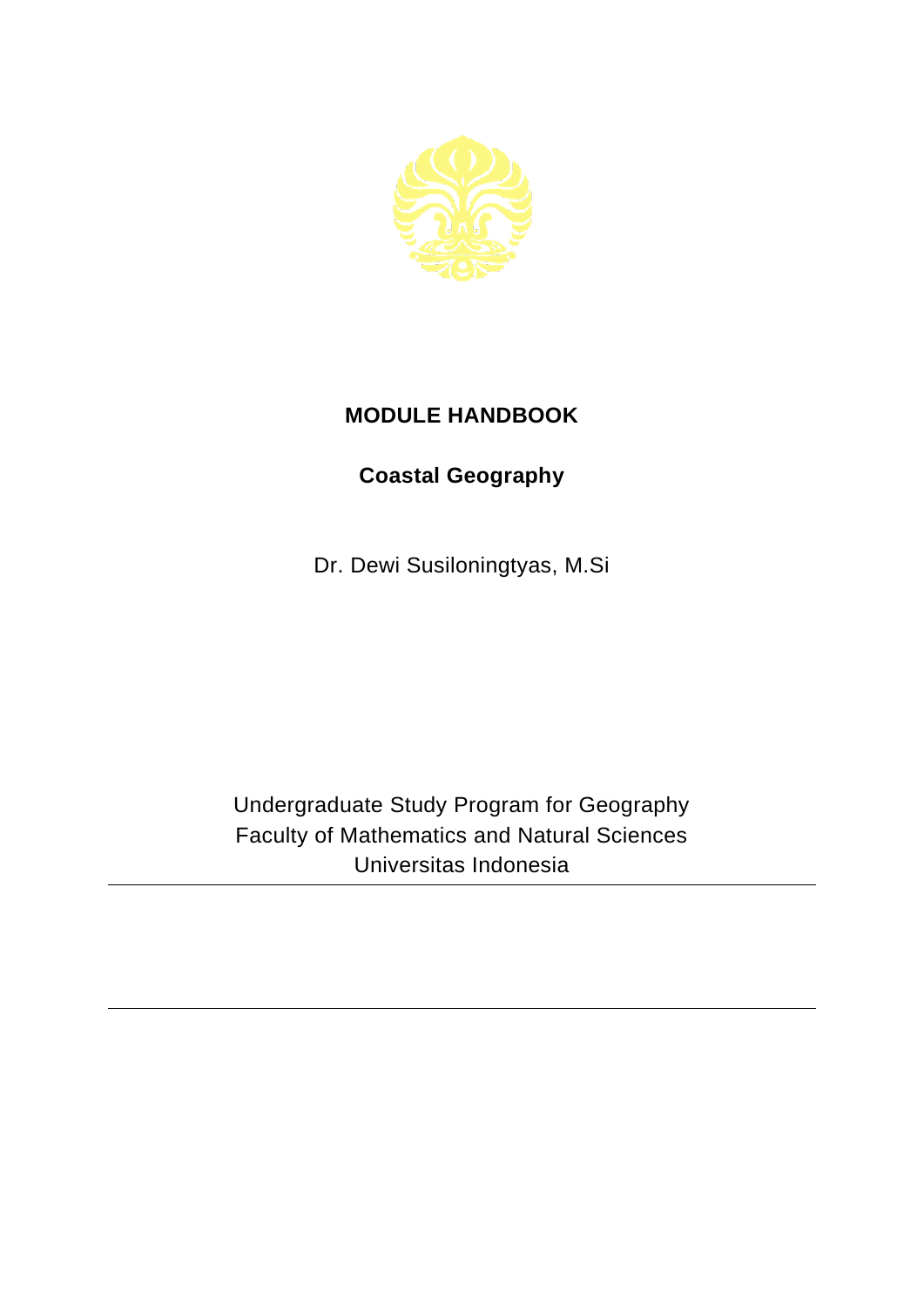| Module designation                                                 | Coastal Geography                                                                                                                                                                                                                                                                                                                                                                                                                                        |
|--------------------------------------------------------------------|----------------------------------------------------------------------------------------------------------------------------------------------------------------------------------------------------------------------------------------------------------------------------------------------------------------------------------------------------------------------------------------------------------------------------------------------------------|
| Semester(s) in which the module is<br>taught                       | Sixth (6th) Semester                                                                                                                                                                                                                                                                                                                                                                                                                                     |
| Person responsible for the module                                  | Dr. Dewi Susiloningtyas, M.Si                                                                                                                                                                                                                                                                                                                                                                                                                            |
| Lecturer                                                           | Dr. Dewi Susiloningtyas, M.Si;<br>1.<br>Nurul Sri Rahatiningtyas, S.Si., M.Si.;<br>2.<br>3.<br>Dra. Tuty Handayani, M.S.<br>4.                                                                                                                                                                                                                                                                                                                           |
| Language                                                           | Bahasa Indonesia                                                                                                                                                                                                                                                                                                                                                                                                                                         |
| Relation to curriculum                                             | Elective                                                                                                                                                                                                                                                                                                                                                                                                                                                 |
| Teaching methods                                                   | Student-centered Learning and combination with Cooperative Learning                                                                                                                                                                                                                                                                                                                                                                                      |
| Workload (incl. contact hours, self-<br>study hours)               | 1.<br>Lectures: 100 minutes per week per semester<br>2.<br>Assignment: 120 minutes per week per semester<br>Independent study: 120 minutes per week per semester<br>3.<br>Minutes x weeks x semester: $340 \times 14 \times 1 = 4760$ minutes per<br>4.<br>semester<br>5.<br>Midterm Examination: 100 minutes per semester<br>6.<br>Final Examination: 100 minutes per semester<br>7.<br>Total workload per semester: 4950 minutes / 82 hours 40 minutes |
| Credit points                                                      | $2$ (Two)                                                                                                                                                                                                                                                                                                                                                                                                                                                |
| Required and recommended pre-<br>requisites for joining the module | Introduction to Geographic Method<br>1.<br>2.<br>System and Process of Physical Geography                                                                                                                                                                                                                                                                                                                                                                |
| Module objectives/intended learn-<br>ing outcomes                  | After completing this course, semester 7 students were able to analyze<br>the concept of coastal and the principles of management in relation to<br>physical, biota and social factors both through regional and topical<br>geographic approaches                                                                                                                                                                                                        |
| Content                                                            | Introduction to the coastal geography<br>1.<br><b>Coastal Geography Definition</b><br>2.<br>3.<br>Coastal area<br><b>Characteristics of Coastal Areas</b><br>4.<br>Characteristics of Coastal and Sea Regions<br>5.<br>6.<br>Ecosystems in coastal and sea areas<br>Utilization of Resources in Coastal and Sea Regions<br>7.<br>Management models in coastal and sea areas<br>8.                                                                        |
| <b>Examination forms</b>                                           | $\overline{a}$                                                                                                                                                                                                                                                                                                                                                                                                                                           |
| Study and examination require-<br>ments                            | Individual Score (30%)<br>1.<br>Group Score (20%)<br>2.<br>Mid Examination (25%)<br>3.<br>Final Examination (25%)<br>4.                                                                                                                                                                                                                                                                                                                                  |